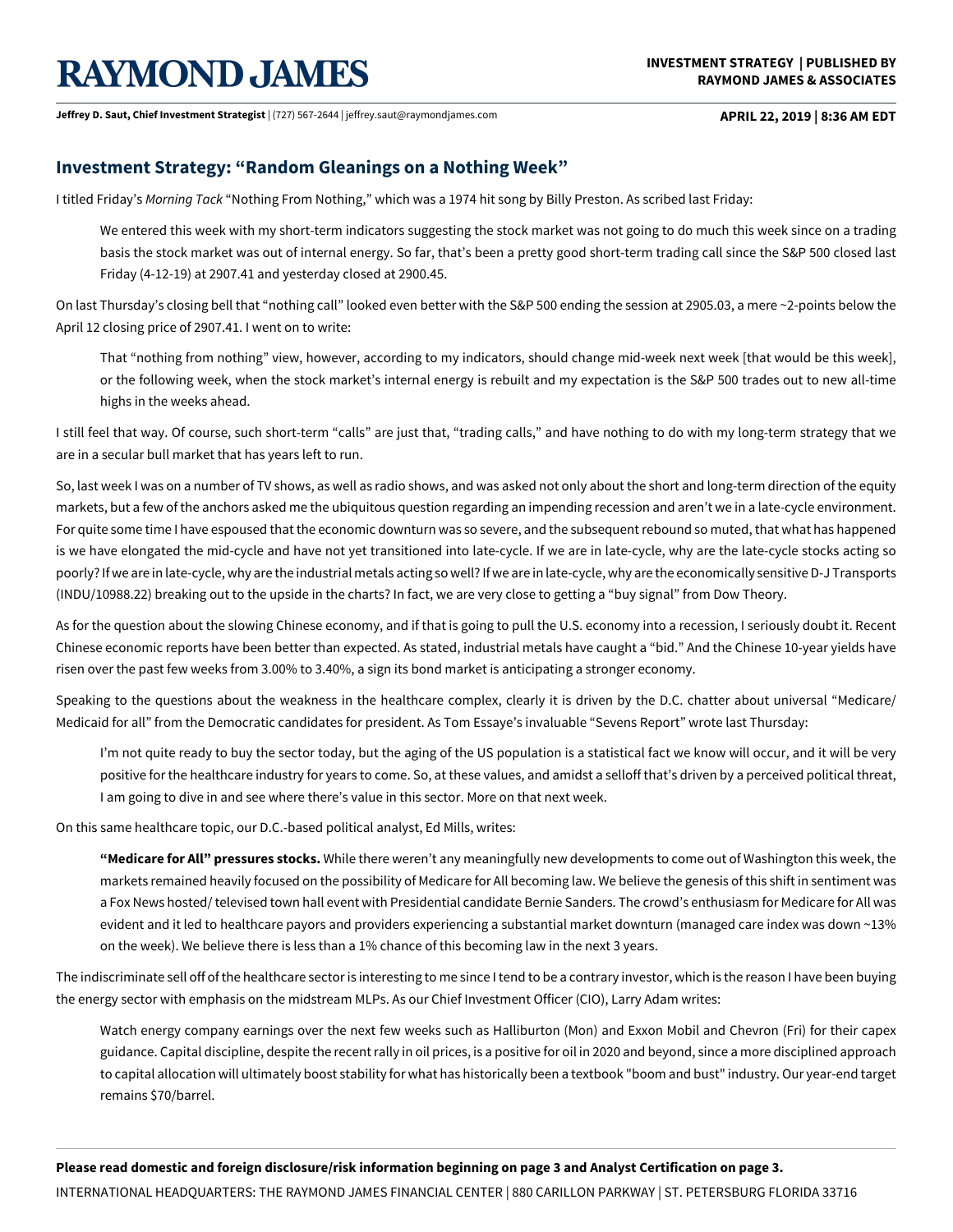In the healthcare space one area that has great upside over the next five years is gene sequencing. According to Wikipedia:

Knowledge of **DNA sequences** has become indispensable for basic biological research, and in numerous applied fields such as medical diagnosis, biotechnology, forensic biology, virology, and biological systematics. The rapid speed of sequencing attained with modern DNA sequencing technology has been instrumental in the sequencing of complete DNA sequences, or genomes, of numerous types and species of life, including the human genome and other complete DNA sequences of many animal, plant, and microbial species.

This gene sequencing theme has a super bright future for unlocking the secrets to cure/prevent many of the worst diseases known to man.

One final random gleaning. Last week I met with Jeremy Schwartz, Director of Research for WisdomTree. During our meeting he told me about an interesting Exchange Traded Fund (ETF) that is "earnings weighted" rather than market cap weighted. Since I believe the equity markets transitioned from an interest rate to an earnings driven secular bull in 2015, I found this ETF intriguing. The ETF in question is:

The WisdomTree U.S. Large Cap Index (EPS/\$32.91) is a fundamentally weighted index that measures the performance of earningsgenerating companies within the large-capitalization segment of the U.S. Stock Market. The index is earnings-weighted in December of each year to reflect the proportionate share of the aggregate earnings each component company has generated. Companies with greater earnings generally have larger weights in the index.

**The call for this week:** The "Nothing From Nothing" stock call should end mid-week this week.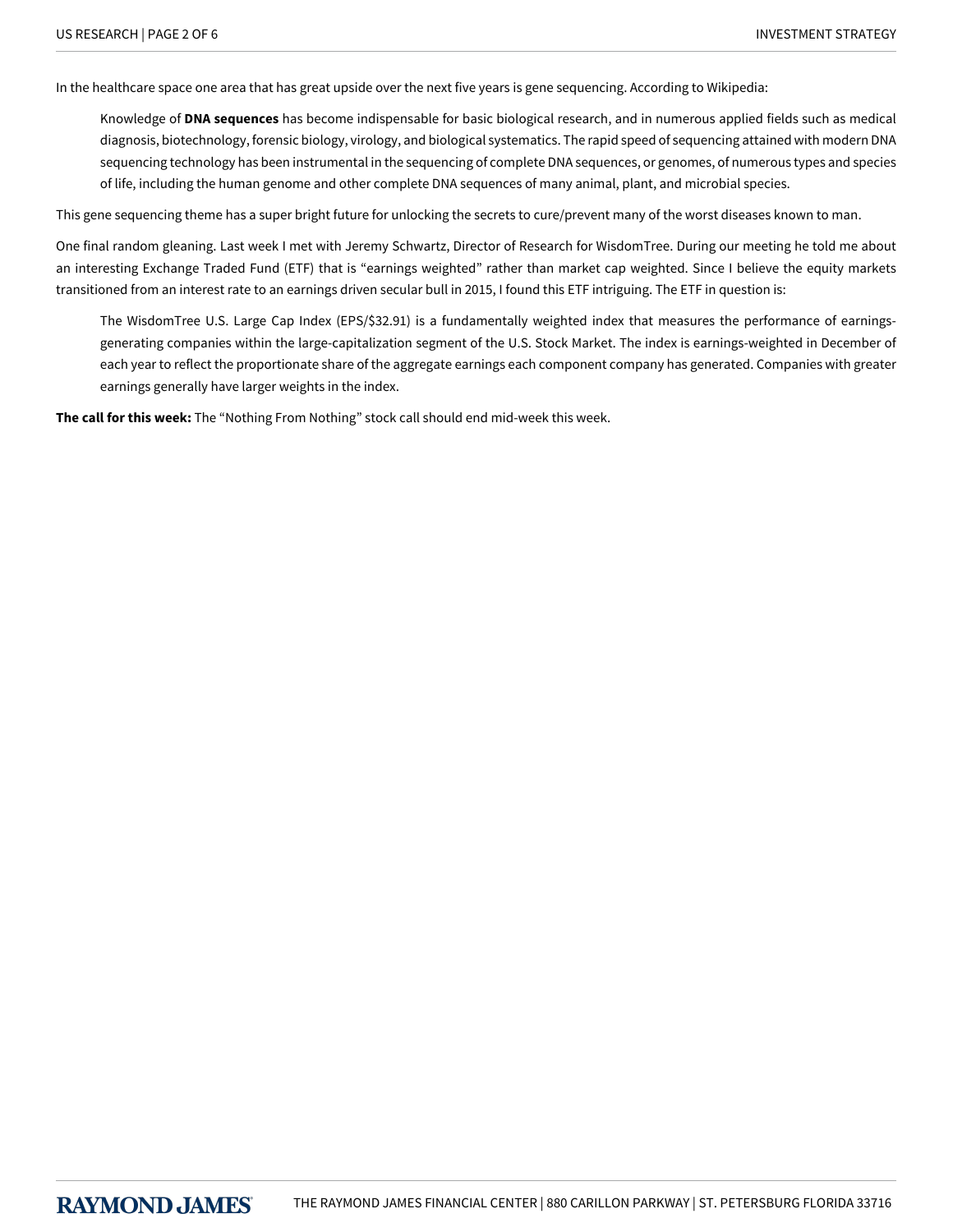# **IMPORTANT INVESTOR DISCLOSURES**

Raymond James & Associates (RJA) is a FINRA member firm and is responsible for the preparation and distribution of research created in the United States. Raymond James & Associates is located at The Raymond James Financial Center, 880 Carillon Parkway, St. Petersburg, FL 33716, (727) 567-1000. Non-U.S. affiliates, which are not FINRA member firms, include the following entities that are responsible for the creation and distribution of research in their respective areas: in Canada, Raymond James Ltd. (RJL), Suite 2100, 925 West Georgia Street, Vancouver, BC V6C 3L2, (604) 659-8200; in Europe, Raymond James Euro Equities SAS (also trading as Raymond James International), 40 rue La Boetie, 75008, Paris, France, +33 1 45 64 0500, and Raymond James Financial International Ltd., Broadwalk House, 5 Appold Street, London, England EC2A 2AG, +44 203 798 5600.

This document is not directed to, or intended for distribution to or use by, any person or entity that is a citizen or resident of or located in any locality, state, country or other jurisdiction where such distribution, publication, availability or use would be contrary to law or regulation. The securities discussed in this document may not be eligible for sale in some jurisdictions. This research is not an offer to sell or the solicitation of an offer to buy any security in any jurisdiction where such an offer or solicitation would be illegal. It does not constitute a personal recommendation or take into account the particular investment objectives, financial situations, or needs of individual clients. Past performance is not a guide to future performance, future returns are not guaranteed, and a loss of original capital may occur. **Investors should consider this report as only a single factor in making their investment decision.**

For clients in the United States: Any foreign securities discussed in this report are generally not eligible for sale in the U.S. unless they are listed on a U.S. exchange. This report is being provided to you for informational purposes only and does not represent a solicitation for the purchase or sale of a security in any state where such a solicitation would be illegal. Investing in securities of issuers organized outside of the U.S., including ADRs, may entail certain risks. The securities of non-U.S. issuers may not be registered with, nor be subject to the reporting requirements of, the U.S., including ADRs, may entail certain risks. The securities of non-U.S. issuers may not be registered with, nor be subject to the reporting requirements of, the U.S. Securities and Exchange Commission. There may be limited information available on such securities mentioned in this report. Please ask your Financial Advisor for additional details and to determine if a particular security is eligible for purchase in your state.

The information provided is as of the date above and subject to change, and it should not be deemed a recommendation to buy or sell any security. Certain information has been obtained from third-party sources we consider reliable, but we do not guarantee that such information is accurate or complete. Persons within the Raymond James family of companies may have information that is not available to the contributors of the information contained in this publication. Raymond James, including affiliates and employees, may execute transactions in the securities listed in this publication that may not be consistent with the ratings appearing in this publication.

Raymond James ("RJ") research reports are disseminated and available to RJ's retail and institutional clients simultaneously via electronic publication to RJ's internal proprietary websites [\(RJ Client Access](https://clientaccess.rjf.com/) & [RJ Capital Markets\)](http://www.rjcapitalmarkets.com/Logon/Index). Not all research reports are directly distributed to clients or third-party aggregators. Certain research reports may only be disseminated on RJ's internal Proprietary websites; however, such research reports will not contain estimates or changes to earnings forecasts, target price, valuation or investment or suitability rating. Individual Research Analysts may also opt to circulate published research to one or more clients electronically. This electronic communication is discretionary and is done only after the research has been publically disseminated via RJ's internal factors including, but not limited to, the client's individual preference as to the frequency and manner of receiving communications from Research Analysts. For research reports, models, or other data available on a particular security, please contact your Sales Representative or visit [RJ Client Access](https://clientaccess.rjf.com/) or [RJ Capital Markets](http://www.rjcapitalmarkets.com/Logon/Index).

Links to third-party websites are being provided for information purposes only. Raymond James is not affiliated with and does not endorse, authorize, or sponsor any of the listed websites or their respective sponsors. Raymond James is not responsible for the content of any third-party website or the collection of use of information regarding any website's users and/or members.

Additional information is available on request.

# **Analyst Information**

**Registration of Non-U.S. Analysts:** The analysts listed on the front of this report who are not employees of Raymond James & Associates, Inc., are not registered/qualified as research analysts under FINRA rules, are not associated persons of Raymond James & Associates, Inc., and are not subject to FINRA Rule 2241 restrictions on communications with covered companies, public companies, and trading securities held by a research analyst account.

**Analysts Holdings and Compensation:** Equity analysts and their staffs at Raymond James are compensated based on a salary and bonus system. Several factors enter into the bonus determination, including quality and performance of research product, the analyst's success in rating stocks versus an industry index, and support effectiveness to trading and the retail and institutional sales forces. Other factors may include but are not limited to: overall ratings from internal (other than investment banking) or external parties and the general productivity and revenue generated in covered stocks.

**The analyst Jeffrey D. Saut, primarily responsible for the preparation of this research report, attests to the following: (1) that the views and opinions rendered in this research report reflect his or her personal views about the subject companies or issuers and (2) that no part**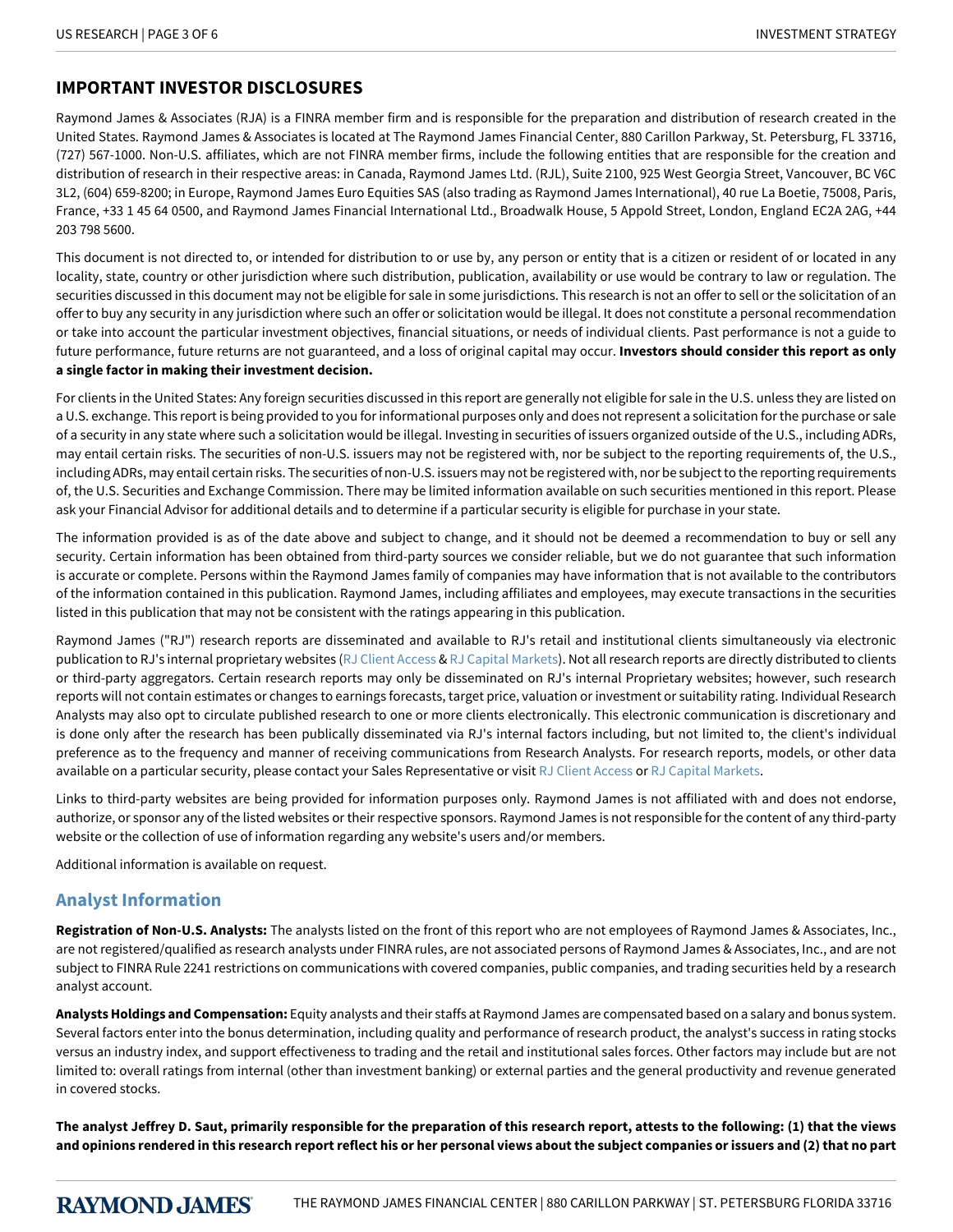**of the research analyst's compensation was, is, or will be directly or indirectly related to the specific recommendations or views in this research report. In addition, said analyst(s) has not received compensation from any subject company in the last 12 months.**

# **Ratings and Definitions**

**Raymond James & Associates (U.S.) definitions: Strong Buy (SB1)** Expected to appreciate, produce a total return of at least 15%, and outperform the S&P 500 over the next six to 12 months. For higher yielding and more conservative equities, such as REITs and certain MLPs, a total return of 15% is expected to be realized over the next 12 months. **Outperform (MO2)** Expected to appreciate and outperform the S&P 500 over the next 12-18 months. For higher yielding and more conservative equities, such as REITs and certain MLPs, an Outperform rating is used for securities where we are comfortable with the relative safety of the dividend and expect a total return modestly exceeding the dividend yield over the next 12-18 months. **Market Perform (MP3)** Expected to perform generally in line with the S&P 500 over the next 12 months. **Underperform (MU4)** Expected to underperform the S&P 500 or its sector over the next six to 12 months and should be sold. Suspended (S) The rating and price target have been suspended temporarily. This action may be due to market events that made coverage impracticable, or to comply with applicable regulations or firm policies in certain circumstances, including when Raymond James may be providing investment banking services to the company. The previous rating and price target are no longer in effect for this security and should not be relied upon.

**Raymond James Ltd. (Canada) definitions: Strong Buy (SB1)** The stock is expected to appreciate and produce a total return of at least 15% and outperform the S&P/TSX Composite Index over the next six months. **Outperform (MO2)** The stock is expected to appreciate and outperform the S&P/TSX Composite Index over the next twelve months. **Market Perform (MP3)** The stock is expected to perform generally in line with the S&P/ TSX Composite Index over the next twelve months and is potentially a source of funds for more highly rated securities. **Underperform (MU4)** The stock is expected to underperform the S&P/TSX Composite Index or its sector over the next six to twelve months and should be sold.

In transacting in any security, investors should be aware that other securities in the Raymond James research coverage universe might carry a higher or lower rating. Investors should feel free to contact their Financial Advisor to discuss the merits of other available investments.

|                                        | Coverage Universe Rating Distribution* |            | <b>Investment Banking Relationships</b> |            |
|----------------------------------------|----------------------------------------|------------|-----------------------------------------|------------|
|                                        | <b>RJA</b>                             | <b>RJL</b> | <b>RJA</b>                              | <b>RJL</b> |
| <b>Strong Buy and Outperform (Buy)</b> | 56%                                    | 67%        | 21%                                     | 27%        |
| <b>Market Perform (Hold)</b>           | 40%                                    | 29%        | 9%                                      | 7%         |
| Underperform (Sell)                    | 4%                                     | 3%         | 5%                                      | 0%         |

*\*Columnsmaynotaddto100%duetorounding.*

## **Suitability Ratings (SR)**

**Medium Risk/Income (M/INC)** Lower to average risk equities of companies with sound financials, consistent earnings, and dividend yields above that of the S&P 500. Many securities in this category are structured with a focus on providing a consistent dividend or return of capital.

**Medium Risk/Growth (M/GRW)** Lower to average risk equities of companies with sound financials, consistent earnings growth, the potential for long-term price appreciation, a potential dividend yield, and/or share repurchase program.

High Risk/Income (H/INC) Medium to higher risk equities of companies that are structured with a focus on providing a meaningful dividend but may face less predictable earnings (or losses), more leveraged balance sheets, rapidly changing market dynamics, financial and competitive issues, higher price volatility (beta), and potential risk of principal. Securities of companies in this category may have a less predictable income stream from dividends or distributions of capital.

**High Risk/Growth (H/GRW)** Medium to higher risk equities of companies in fast growing and competitive industries, with less predictable earnings (or losses), more leveraged balance sheets, rapidly changing market dynamics, financial or legal issues, higher price volatility (beta), and potential risk of principal.

**High Risk/Speculation (H/SPEC)** High risk equities of companies with a short or unprofitable operating history, limited or less predictable revenues, very high risk associated with success, significant financial or legal issues, or a substantial risk/loss of principal.

# **Stock Charts, Target Prices, and Valuation Methodologies**

**Valuation Methodology:** The Raymond James methodology for assigning ratings and target prices includes a number of qualitative and quantitative factors, including an assessment of industry size, structure, business trends, and overall attractiveness; management effectiveness; competition; visibility; financial condition; and expected total return, among other factors. These factors are subject to change depending on overall economic conditions or industry- or company-specific occurrences.

**Target Prices:** The information below indicates our target price and rating changes for the subject companies over the past three years.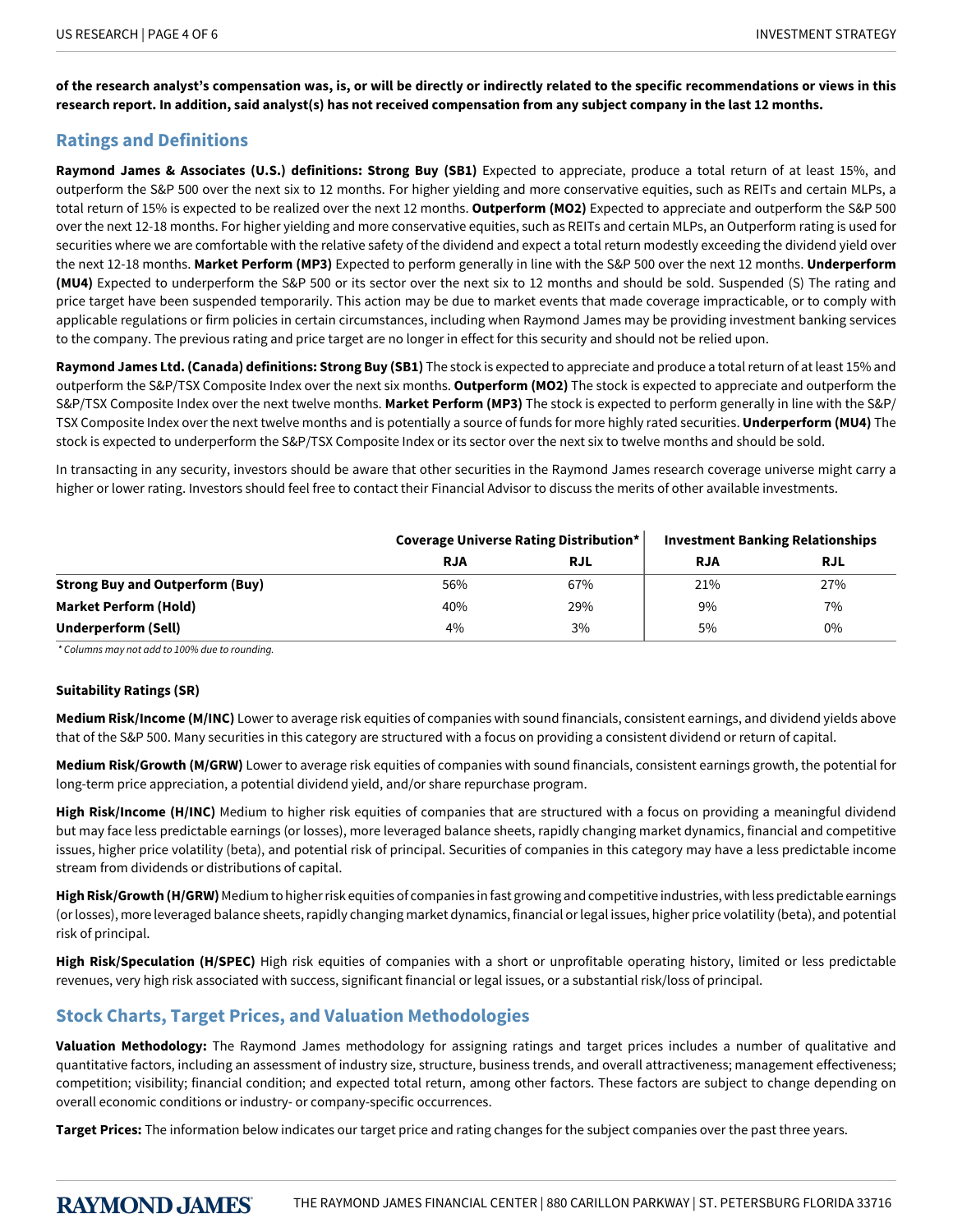## **Risk Factors**

**General Risk Factors:** Following are some general risk factors that pertain to the business of the subject companies and the projected target prices and recommendations included on Raymond James research: (1) Industry fundamentals with respect to customer demand or product/ service pricing could change and adversely impact expected revenues and earnings; (2) Issues relating to major competitors or market shares or new product expectations could change investor attitudes toward the sector or this stock; (3) Unforeseen developments with respect to the management, financial condition or accounting policies or practices could alter the prospective valuation; or (4) External factors that affect the U.S. economy, interest rates, the U.S. dollar or major segments of the economy could alter investor confidence and investment prospects. International investments involve additional risks such as currency fluctuations, differing financial accounting standards, and possible political and economic instability.

**Additional Risk and Disclosure information, as well as more information on the Raymond James rating system and suitability categories, is available at**[raymondjames.bluematrix.com/sellside/Disclosures.action](https://raymondjames.bluematrix.com/sellside/Disclosures.action)**. Copies of research or Raymond James' summary policies relating to research analyst independence can be obtained by contacting any Raymond James & Associates or Raymond James Financial Services office (please see [RaymondJames.com](http://raymondjames.com) for office locations) or by calling 727-567-1000, toll free 800-237-5643.**

**U.S. Markets Index Information:** *U.S.Treasurysecurities* are guaranteed by the U.S. government and, if held to maturity, offer a fixed rate of return and guaranteed principal value. The *Dow Jones Industrial Average* is an unmanaged index of 30 widely held securities. The *Dow Jones Transportation-verage* is the most widely recognized gauge of the American transportation sector. The *DowJonesUtility-verage* keeps track of the performance of 15 prominent utility companies. The *S&P500* is an unmanaged index of 500 widely held stocks. The *S&PMidCap400* Index is a capitalization-weighted index that measures the performance of the mid-range sector of the U.S. stock market. The *S&P Small Cap* 600 Index is an unmanaged index of 600 small-cap stocks. The *NASDAQ Composite Index* is an unmanaged index of all stocks traded on the NASDAQ over-the-counter market. The *Russell 2000 index* is an unmanaged index of small cap securities which generally involve greater risks. The *KBW Bank Sector (BKX)* is a capitalization-weighted index composed of 24 geographically diverse stocks representing national money center banks and leading regional institutions. The NYSE Arca Biotechnology Index (BTK) is an equal dollar weighted index designed to measure the performance of a cross section of companies in the biotechnology industry that are primarily involved in the use of biological processes to develop products or provide services. The NYSE Arca Oil Index (XOI) is a price-weighted index of the leading companies involved in the exploration, production, and development of petroleum. The PHLX Semiconductor Sector Index (SOXX) measures the performance of U.S.-traded securities of companies engaged in the semiconductor business, which includes companies engaged in the design, distribution, manufacture, and sales of semiconductors. The *Philadelphia Gold and Silver Index (XAU)* is an index of 16 precious metal mining companies that is traded on the Philadelphia Stock Exchange.

**Futures:** Futures prices are current as of the publication of this report, but will fluctuate. Please contact your financial advisor for updated information.

**Foreign Markets Information:** The FTSE 100 Index is a share index of the stocks of the 100 companies with the highest market capitalization listed on the London Stock Exchange. The *DAX* (German stock index) is a blue chip stock market index consisting of the 30 major German companies trading on the Frankfurt Stock Exchange. The *Bovespa* Index is a gross total return index weighted by traded volume and is comprised of the most liquid stocks traded on the Sao Paulo Stock Exchange. The *Nikkei 225* is a price-weighted index consisting of 225 prominent stocks on the Tokyo Stock Exchange. The *Hang Seng Index* is used to record and monitor daily changes of the largest companies of the Hong Kong stock market and is the main indicator of the overall market performance in Hong Kong. International investing involves additional risks such as currency fluctuations, differing financial accounting standards, and possible political and economic instability. These risks are greater in emerging markets.

**Commodity Price Information:** The *CRB Index* measures the overall direction of commodity sectors. The *US Dollar Index (USDX)* is an index (or measure) of the value of the United States dollar relative to a basket of foreign currencies. Commodities are generally considered speculative because of the significant potential for investment loss. Commodities are volatile investments and should only form a small part of a diversified portfolio. There may be sharp price fluctuations even during periods when prices overall are rising.

Market Valuation Information: The *McClellan Oscillator* is a market breadth indicator that is based on the difference between the number of advancing and declining issues on the NYSE. Technical Analysis is a method of evaluating securities by analyzing statistics generated by market activity, such as past prices and volume. Price Earnings Ratio (P/E) is the price of the stock divided by its earnings per share. The earnings yield is earnings per share divided by the current market price per share. The equity risk premium is the earnings yield minus the current rate on the 10 year U.S. Treasury note and is the excess return that the stock market provides over a risk-free rate.

**Simple Moving Average (SMA)** - A simple, or arithmetic, moving average is calculated by adding the closing price of the security for a number of time periods and then dividing this total by the number of time periods.

**Exponential Moving Average (EMA)** - A type of moving average that is similar to a simple moving average, except that more weight is given to the latest data.